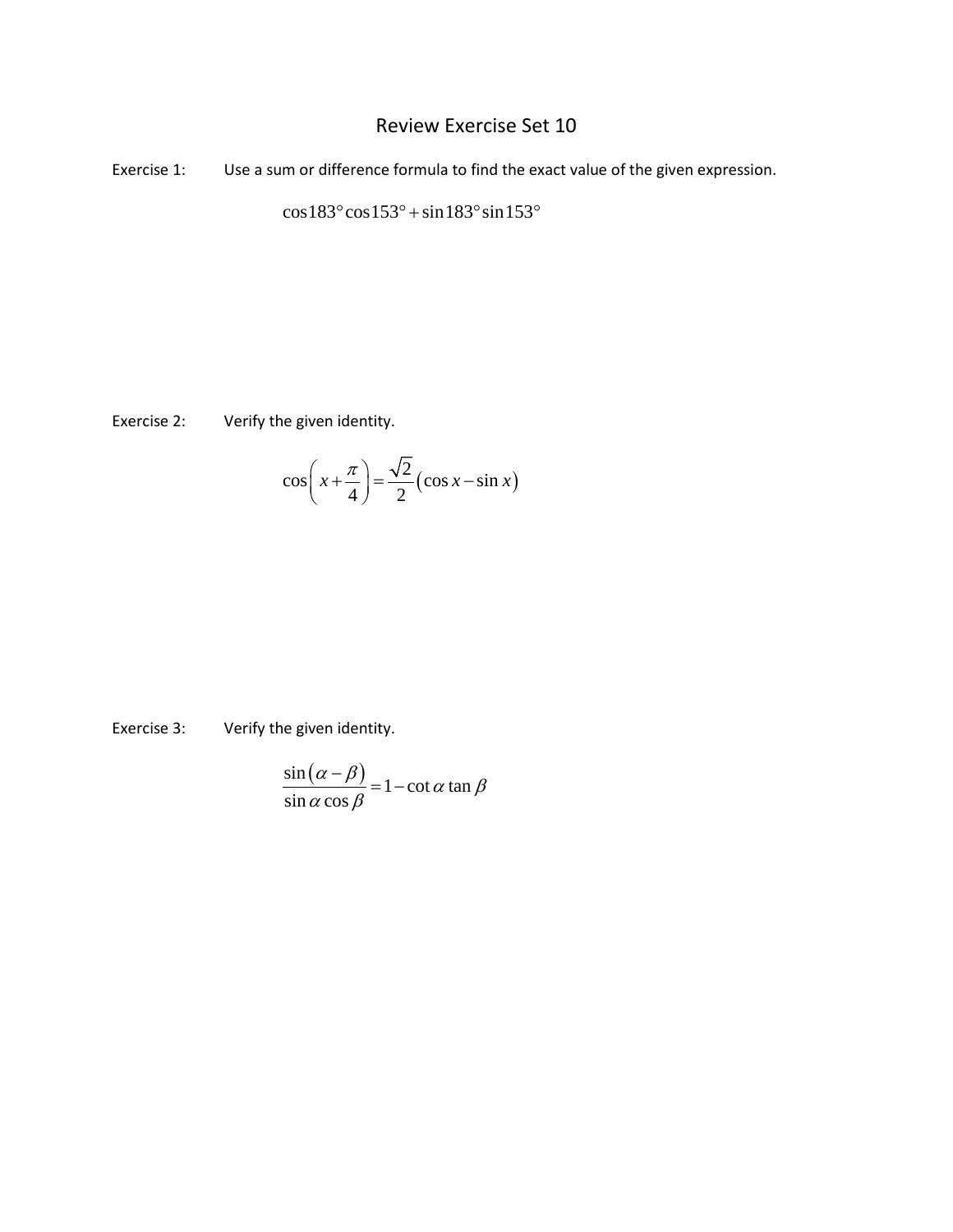Exercise 4: Find the exact value of  $sin(\alpha + \beta)$  under the given conditions.

$$
\sin \alpha = \frac{3}{5}
$$
 and  $\alpha$  lies in quadrant  $I$ ;  $\sin \beta = \frac{12}{13}$  and  $\beta$  lies in quadrant  $II$ 

Exercise 5: Find the exact value of  $\tan (\alpha + \beta)$  under the given conditions.

$$
\tan \alpha = -3
$$
 and  $\alpha$  lies in quadrant  $H$ ;  $\cot \beta = -3$  and  $\beta$  lies in quadrant  $IV$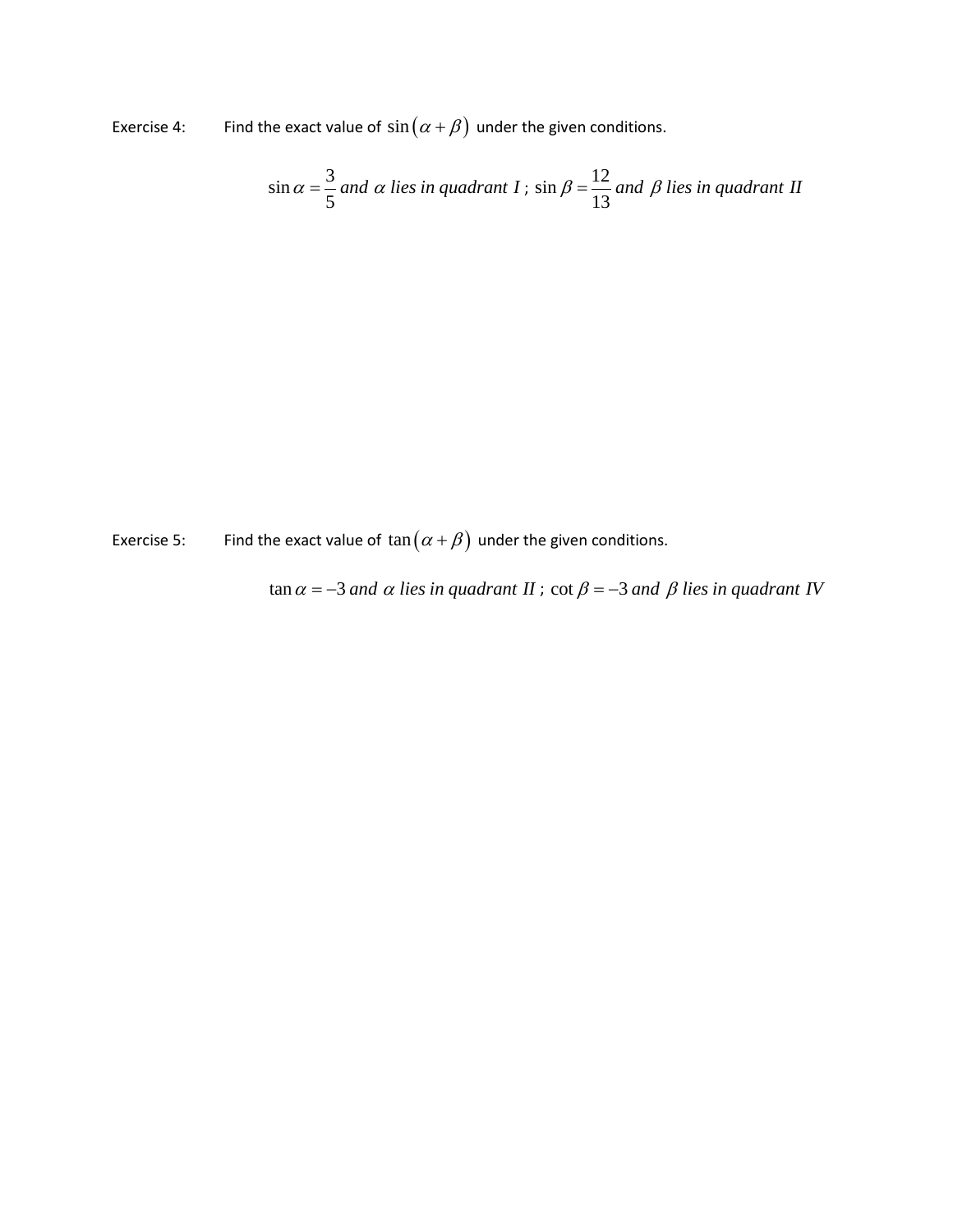## Review Exercise Set 10 Answer Key

Exercise 1: Use a sum or difference formula to find the exact value of the given expression.

 $\cos 183^\circ \cos 153^\circ + \sin 183^\circ \sin 153^\circ$ 

Use the 
$$
\cos(\alpha - \beta)
$$
 formula;  $\cos(\alpha - \beta) = \cos(\alpha)\cos(\beta) + \sin(\alpha)\sin(\beta)$ 

$$
\cos 183^\circ \cos 153^\circ + \sin 183^\circ \sin 153^\circ = \cos (183^\circ - 153^\circ)
$$
  
=  $\cos (30^\circ)$   
=  $\frac{\sqrt{3}}{2}$ 

Exercise 2: Verify the given identity.

$$
\cos\left(x + \frac{\pi}{4}\right) = \frac{\sqrt{2}}{2} \left(\cos x - \sin x\right)
$$

Use the  $\cos(\alpha + \beta)$  formula;  $\cos(\alpha + \beta) = \cos(\alpha)\cos(\beta) - \sin(\alpha)\sin(\beta)$ 

$$
\cos\left(x + \frac{\pi}{4}\right) = \frac{\sqrt{2}}{2} \left(\cos x - \sin x\right)
$$

$$
\cos\left(x\right)\cos\left(\frac{\pi}{4}\right) - \sin\left(x\right)\sin\left(\frac{\pi}{4}\right) = \frac{\sqrt{2}}{2} \left(\cos x - \sin x\right)
$$

Evaluate cos and sin at 4 π

$$
\cos(x) \times \frac{\sqrt{2}}{2} - \sin(x) \times \frac{\sqrt{2}}{2} = \frac{\sqrt{2}}{2} (\cos x - \sin x)
$$

Factor out common term

$$
\frac{\sqrt{2}}{2}(\cos x - \sin x) = \frac{\sqrt{2}}{2}(\cos x - \sin x)
$$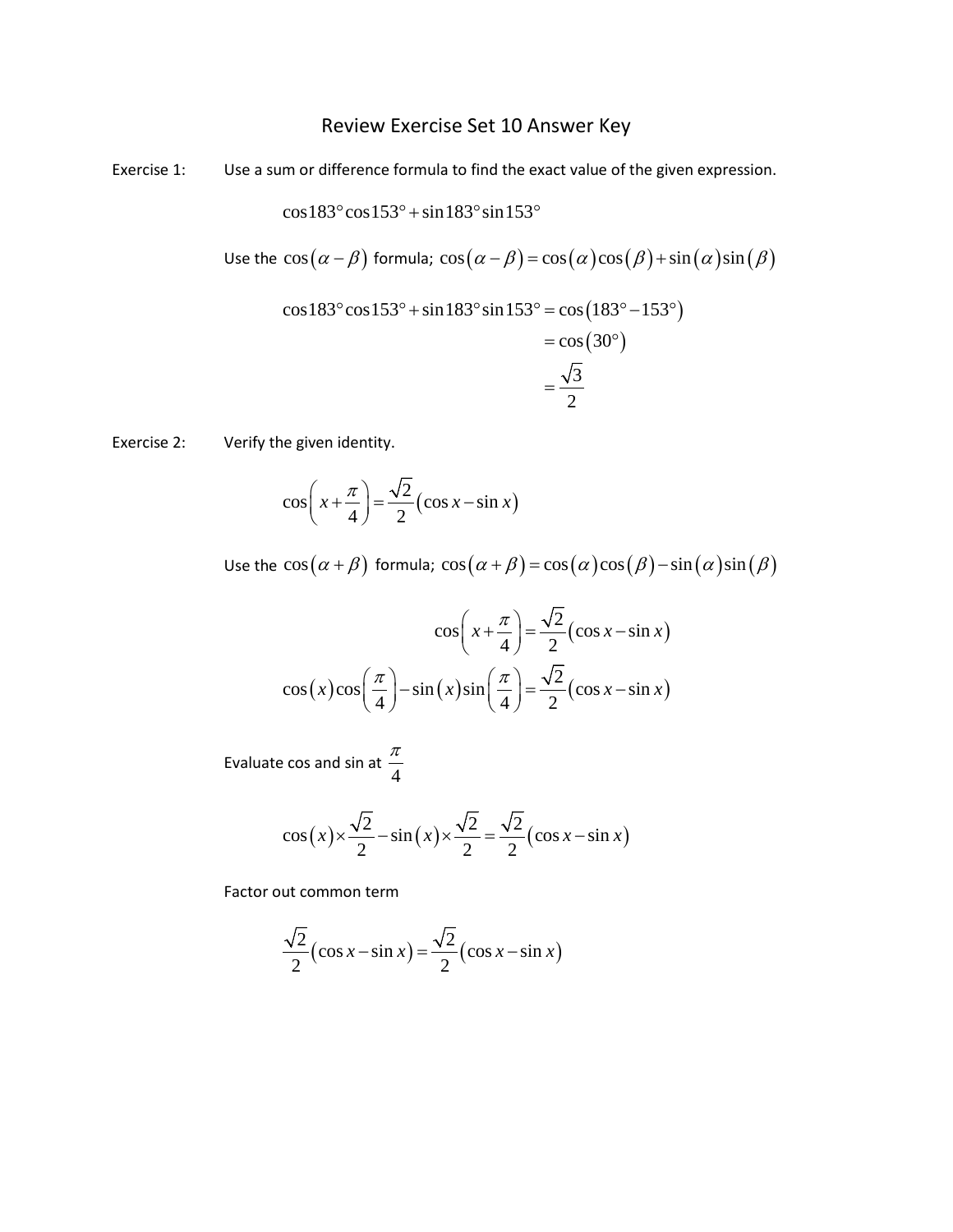Exercise 3: Verify the given identity.

$$
\frac{\sin(\alpha - \beta)}{\sin\alpha\cos\beta} = 1 - \cot\alpha\tan\beta
$$

Use the  $sin(\alpha - \beta)$  formula in the numerator of the fraction

 $\frac{\sin \alpha \cos \beta - \cos \alpha \sin \beta}{\alpha} = 1 - \cot \alpha \tan \beta$  $\sin \alpha \cos$  $\frac{\alpha \cos \beta - \cos \alpha \sin \beta}{\alpha} = 1 - \cot \alpha \tan \beta$  $\alpha$  cos  $\beta$  $\frac{-\cos\alpha\sin\beta}{2} = 1 -$ 

Separate the fraction into two fractions

 $\frac{\sin \alpha \cos \beta}{\sin \alpha} - \frac{\cos \alpha \sin \beta}{\cos \alpha} = 1 - \cot \alpha \tan \beta$  $\frac{\sin \alpha \cos \beta}{\sin \alpha \cos \beta} - \frac{\cos \alpha \sin \beta}{\sin \alpha \cos \beta} = 1 - \cot \alpha \tan \beta$ 

Simplify the fractions

$$
1 - \frac{\cos \alpha}{\sin \alpha} \times \frac{\sin \beta}{\cos \beta} = 1 - \cot \alpha \tan \beta
$$

Use the quotient identities

$$
1-\cot \alpha \tan \beta = 1-\cot \alpha \tan \beta
$$

Exercise 4: Find the exact value of  $sin(\alpha + \beta)$  under the given conditions.

$$
\sin \alpha = \frac{3}{5}
$$
 and  $\alpha$  lies in quadrant  $I$ ;  $\sin \beta = \frac{12}{13}$  and  $\beta$  lies in quadrant  $II$ 

Find  $\cos \alpha$ 

Since  $\alpha$  lies in quadrant I cosine is also positive. Use the Pythagorean Theorem to find the length of the adjacent side.

$$
\sin \alpha = \frac{3}{5} = \frac{y}{r}
$$
\n
$$
x^{2} + y^{2} = r^{2}
$$
\n
$$
x^{2} + 3^{2} = 5^{2}
$$
\n
$$
x^{2} + 9 = 25
$$
\n
$$
x^{2} = 16
$$
\n
$$
x = 4
$$
\n
$$
x = 4
$$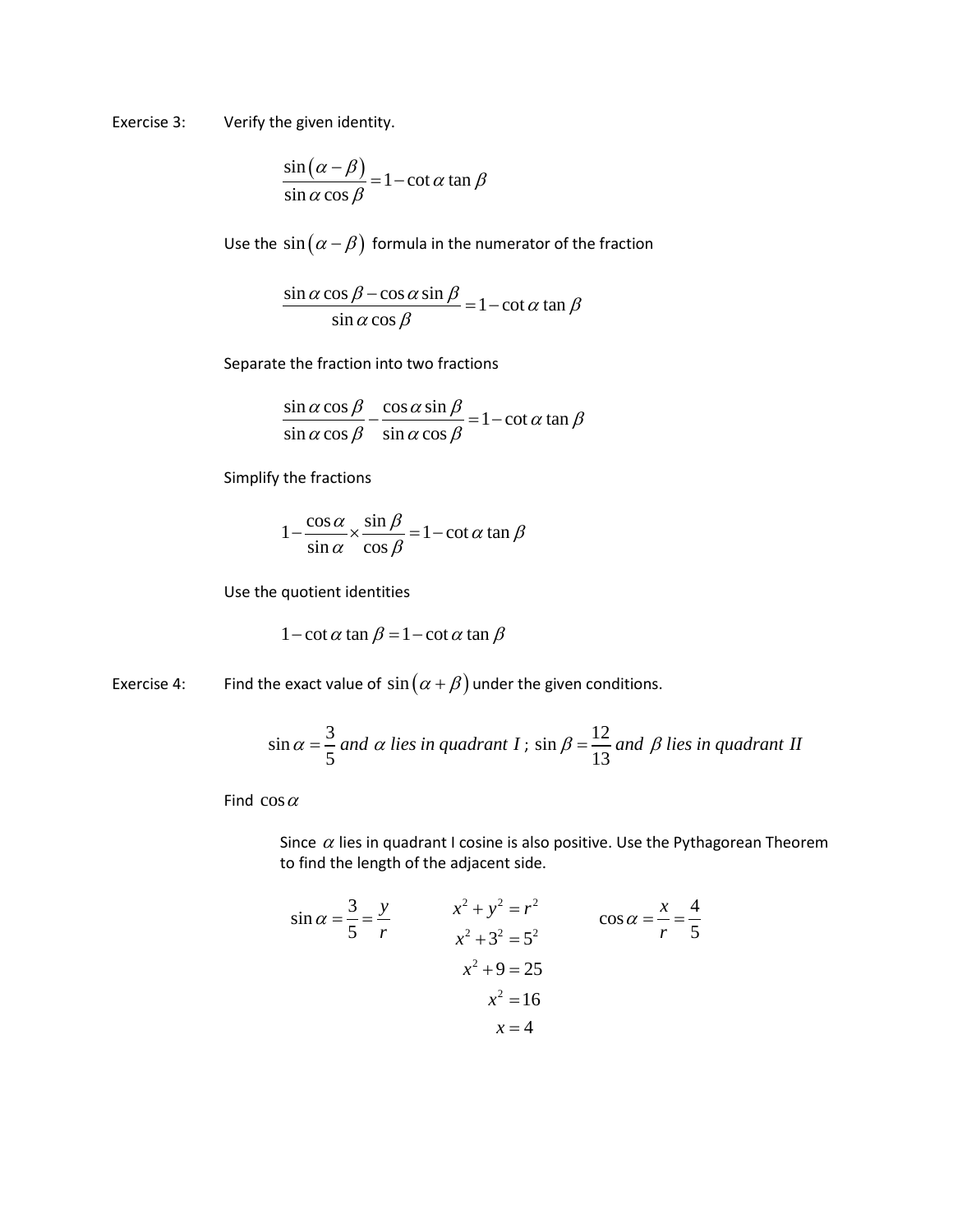Exercise 4 (Continued):

Find  $\cos \beta$ 

Since  $\beta$  lies in quadrant II cosine must be negative. Use the Pythagorean Theorem to find the length of the adjacent side.

$$
\sin \beta = \frac{12}{13} = \frac{y}{r}
$$
\n
$$
x^2 + y^2 = r^2
$$
\n
$$
x^2 + 12^2 = 13^2
$$
\n
$$
x^2 + 144 = 169
$$
\n
$$
x^2 = 25
$$
\n
$$
x = 5
$$
\n
$$
x = 5
$$

Use the  $\sin(\alpha + \beta)$  formula and substitute in the known values

$$
\sin(\alpha + \beta) = \sin(\alpha)\cos(\beta) + \cos(\alpha)\sin(\beta)
$$

$$
= \left(\frac{3}{5}\right)\left(-\frac{5}{13}\right) + \left(\frac{4}{5}\right)\left(\frac{12}{13}\right)
$$

$$
= -\frac{15}{65} + \frac{48}{65}
$$

$$
= \frac{33}{65}
$$

Exercise 5: Find the exact value of  $\tan (\alpha + \beta)$  under the given conditions.

 $\tan \alpha = -3$  and  $\alpha$  lies in quadrant II ; cot  $\beta = -3$  and  $\beta$  lies in quadrant IV

Find tan  $(\beta)$ 

Since  $\beta$  lies in quadrant IV tangent must be negative. Use the reciprocal identity to find  $\tan(\beta)$ .

$$
\tan(\beta) = \frac{1}{\cot(\beta)}
$$

$$
= \frac{1}{-3}
$$

$$
= -\frac{1}{3}
$$